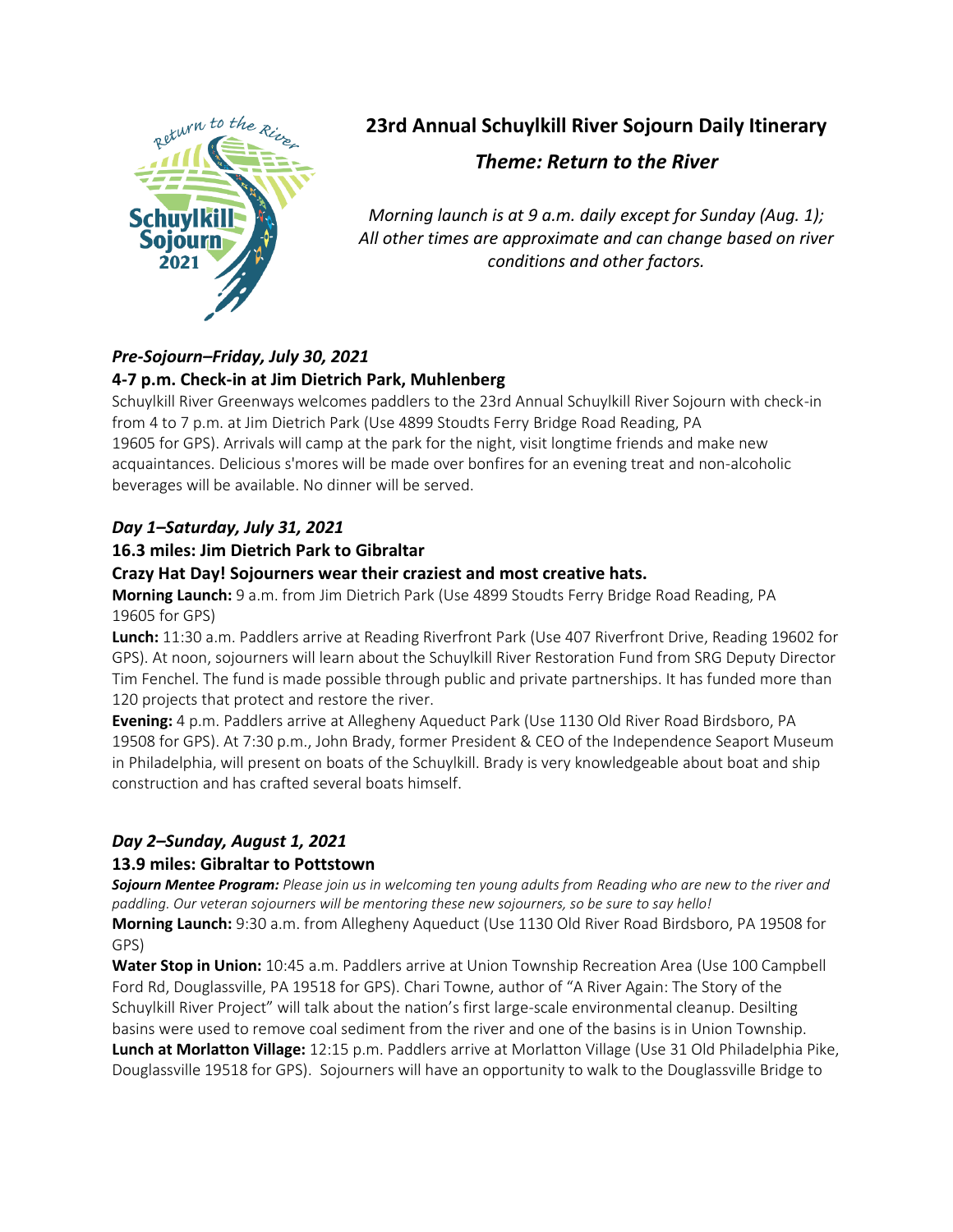experience a section of the Schuylkill River Trail overlooking the river and learn about logjam cleanup efforts.

**Evening:** 3 p.m. Paddlers arrive at Pottstown Riverfront Park (Use 140 College Drive, Pottstown, PA 19464 for GPS). At 6:30 p.m., sojourners will have a delicious dinner by the river and receive an update about several exciting Schuylkill River Trail projects. There will be live music 7 to 8:30 p.m. from singersongwriter Van Wagner.

## *Day 3–Monday, August 2, 2021*

## **17.8 miles: Pottstown to Mont Clare Lock 60**

**Morning Launch:** 9:00 a.m. from Pottstown Riverfront Park (Use 140 College Drive, Pottstown, PA 19464 for GPS)

**Lunch:** 12:15 p.m. Paddlers arrive at Victory Park in Royersford (Use Victory Park, Royersford, PA 19468 for GPS). Lance Butler, Senior Scientist for the Philadelphia Water Department, will give a presentation titled "Investing in Blue Infrastructure" about a basin-wide effort to restore healthy beds of freshwater mussels to streams, rivers and lakes.

**Evening:** 3:15 p.m. Paddlers end their day at Lock 60 Recreation Area (Use 400 Tow Path Road, Mont Clare 19453 for GPS), the Schuylkill Canal's only fully restored and operating lock. Unfortunately, the lock is currently under repair so paddlers will be taking out prior to entering the lock area. The Otterbein United Methodist Church will serve a spaghetti dinner at 6 p.m. at St. Michael's Park. Game Night begins at 7 p.m. with lawn games, board games and the 3rd Annual Sojourn Trivia Contest.

## *Day 4 – Tuesday, August 3, 2021*

## **14 miles: Mont Clare to West Conshohocken**

**Morning Launch:** 9:00 a.m. from Lock 60 Recreation Area (Use 400 Tow Path Road, Mont Clare 19453 for GPS)

**Lunch:** 11:30 a.m. Paddlers arrive at Valley Forge National Historical Park (Use Betzwood Park, Norristown 19403 for GPS). Bill Troppman, now retired from the National Park Service, will speak about the significance of the Schuylkill River at Valley Forge and the strategic importance of the Schuylkill River Valley for the Continental Army in the American Revolution.

**Portage at Bridgeport:** 2:30 p.m. Paddlers arrive at the Bridgeport portage (Use Frosty Falls - 96 Dekalb St., Bridgeport, PA 19405 for GPS then continue on Water St. to the Norristown Dam). Andrew Desko, Aquatic Resource Program Specialist at the Pennsylvania Fish & Boat Commission, will present about the fish ladder located at the Norristown Dam in Bridgeport. The underwater ladder helps shad and other fish swim upstream past the dam.

**Evening:** 4:15 p.m. Paddlers arrive in West Conshohocken (Use Barr Harbor Drive, West Conshohocken 19428 for GPS). At 7:30 p.m., Sojourners will hear from the Schuylkill Action Network's 2021 Sojourn Steward, Riel Bilto. Riel, an avid adventurer with her own YouTube channel called Rock Climbin' Grandma, will share her findings on the State of the Schuylkill.